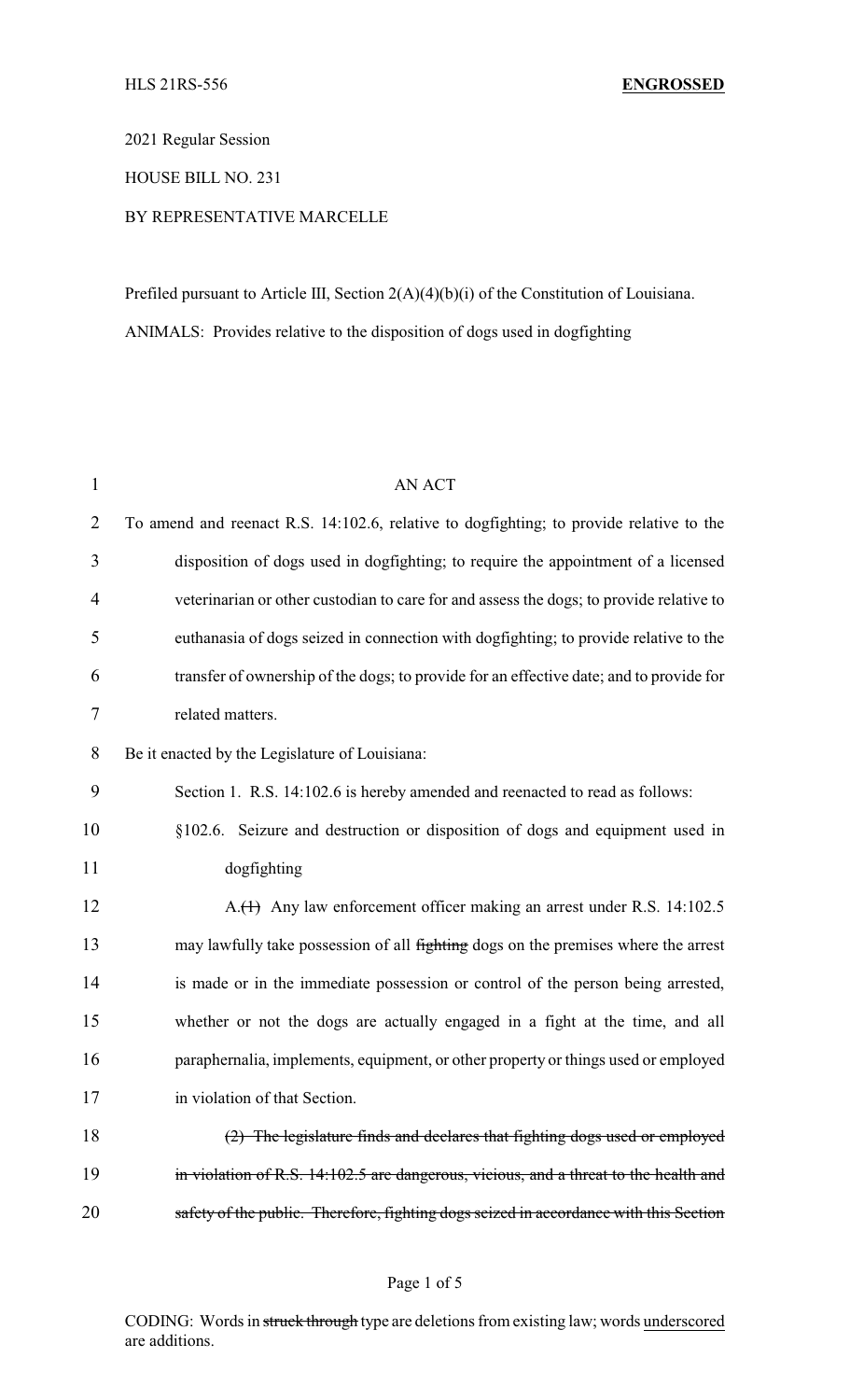1 are declared to be contraband and, notwithstanding R.S. 14:102.1, the officer, an 2 animal control officer, or a licensed veterinarian may cause them to be humanely euthanized as soon as possible by a licensed veterinarian or a qualified technician and shall not be civilly or criminally liable for so doing. Fighting dogs not destroyed immediately shall be disposed of in accordance with R.S. 14:102.2.

 B.(1) The officer, after taking possession of any dogs other than those destroyed or disposed of pursuant to Subsection A and of the other paraphernalia, implements, equipment, or other property or things, shall file with the district court of the parish within which the alleged violation occurred an affidavit stating therein the name of the person charged, a description of the property so taken and the time and place of the taking thereof, together with the name of the person who claims to own such property, if known, and that the affiant has reason to believe and does believe, stating the ground of such belief, that the property so taken was used or employed in such violation.

 (2) The seizing officer shall dispose of any dogs or other animals seized in 16 the manner provided for in R.S. 14:102.2. The seizing officer shall appoint a licensed veterinarian or other suitable custodian to care for any such dog. The costs for veterinarian care shall be paid by the parish government in the parish where the dog is found.

 (3) Each dog shall be individually assessed by the veterinarian or custodian to determine whether the dog is suitable for placement. A dog may be rehomed if the veterinarian or custodian has acquired legal possession of the dog and has notified 23 the adopting owner that the dog was seized in connection with a charge of dogfighting. Prior to placement, the dog shall be sterilized and microchipped at the expense of the new owner.

 (4) The veterinarian or custodian may euthanize a dog with no owner that is seized in connection with a charge of dogfighting if the dog is determined to be an unsuitable pet. Any euthanization shall be conducted in a humane manner by a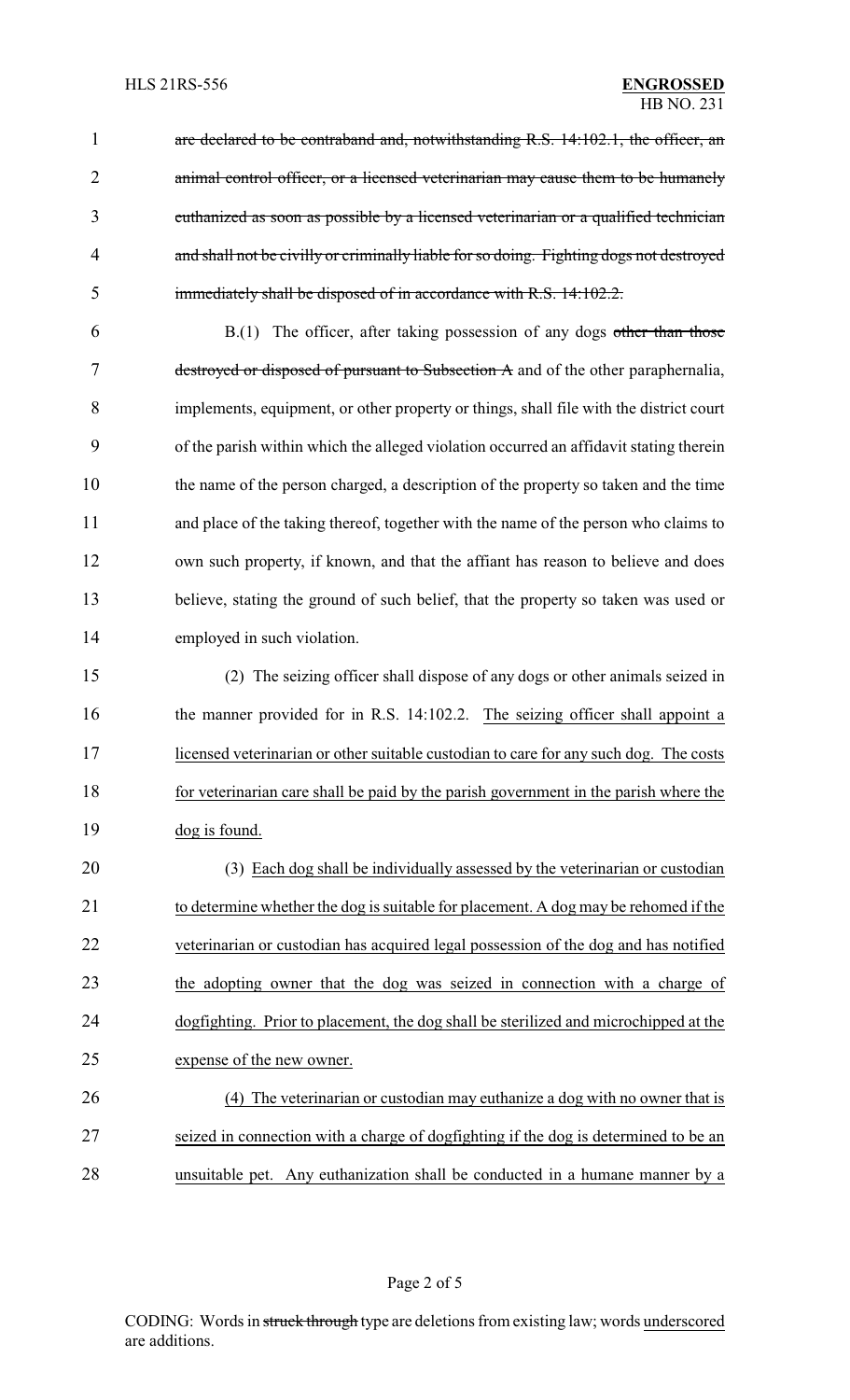# licensed veterinarian or a certified animal euthanasia technician after the hold period, as provided for in R.S. 14:102.2, has expired.

 (5) He The seizing officer shall thereupon deliver the any other property so taken to such court which shall, by order in writing, place such paraphernalia, implements, equipment, or other property in the custody of a suitable custodian, to be kept by such custodian until the conviction or final discharge of the accused, and shall send a copy of such order without delay to the district attorney of the parish. The custodian so named and designated in such order shall immediately thereupon assume the custody of such property and shall retain the same, subject to the order of the court before which the accused shall be required to appear for trial.

- C. Any person claiming an interest in a seized animal may post a bond with 12 the court in accordance with the provisions of R.S. 14:102.2 $\left(\frac{C}{C}\right)$  in order to prevent 13 delay the disposition of such animal until a court order is issued pursuant to Subsection D of this Section.
- D. Upon conviction of the person so charged, all dogs so seized shall be 16 adjudged by the court to be forfeited and the court shall order a humane disposition of the same in accordance with R.S. 14:102.2. The court may also in its discretion order the forfeiture of the bond posted, as well as payment of any reasonable or 19 additional costs incurred in the boarding or veterinary treatment of any seized dog, as provided in R.S. 14:102.2. In the event of the acquittal or final discharge, without conviction, of the accused, the court shall, on demand, direct the delivery of the animals and other property so held in custody to the owner thereof and order the 23 return of any bond posted pursuant to R.S.  $14:102.2(\text{C})$ , less reasonable 24 administrative costs. Nothing in this Subsection shall preclude the accused from transferring ownership, in writing, to the custodian of the dog or the court from ordering such transfer of ownership.

 Section 2. This Act shall become effective upon signature by the governor or, if not signed by the governor, upon expiration of the time for bills to become law without signature by the governor, as provided by Article III, Section 18 of the Constitution of Louisiana. If

CODING: Words in struck through type are deletions from existing law; words underscored are additions.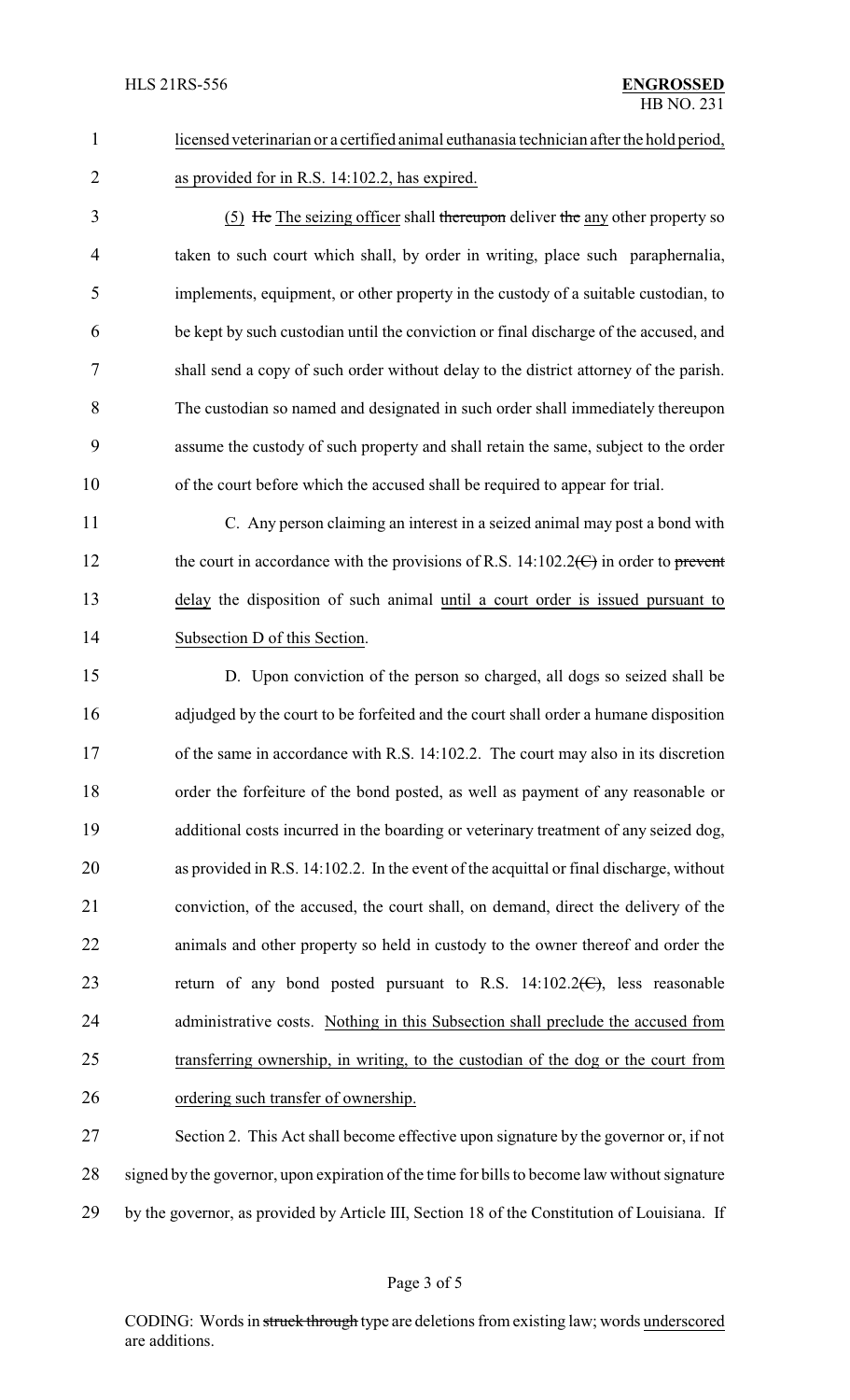- 1 vetoed by the governor and subsequently approved by the legislature, this Act shall become
- 2 effective on the day following such approval.

# **DIGEST**

The digest printed below was prepared by House Legislative Services. It constitutes no part of the legislative instrument. The keyword, one-liner, abstract, and digest do not constitute part of the law or proof or indicia of legislative intent. [R.S. 1:13(B) and 24:177(E)]

| HB 231 Engrossed | 2021 Regular Session | Marcelle |
|------------------|----------------------|----------|
|                  |                      |          |

**Abstract:** Authorizes law enforcement officers to lawfully take possession of all dogs on premises where an arrest is made for dogfighting, and provides relative to the appointment of and assessment by licensed veterinarians or other custodians for the care of the seized dogs.

Present <u>law</u> (R.S. 14:102.5) provides for the crime of dogfighting.

#### Proposed law retains present law.

Present law (R.S. 14:102.6) authorizes law enforcement officers to lawfully take possession of all fighting dogs on the premises where an arrest is made or in the immediate possession or control of the person being arrested for dogfighting.

Proposed law amends present law to authorize law enforcement officers to lawfully take possession of all dogs on the premises where an arrest is made or in the immediate possession or control of the person being arrested for dogfighting.

Present law provides for legislative findings that fighting dogs are dangerous, vicious, and a threat to the health and safety of the public. Further provides that fighting dogs seized in accordance with present law are declared to be contraband and the officer, an animal control officer, or a licensed veterinarian may cause them to be humanely euthanized as soon as possible by a licensed veterinarian or a qualified technician. Prohibits civil or criminal liability when a fighting dog is humanely euthanized.

## Proposed law removes present law.

Present law requires the seizing officer to dispose of any dogs seized in the manner provided for in present law (R.S. 14:102.2).

Proposed law retains present law and requires the seizing officer to appoint a licensed veterinarian or other suitable custodian to care for dogs that are seized and also requires the veterinarian or custodian to individually assess each dog to determine whether the dog is suitable for placement. Further provides that a dog may be rehomed if the veterinarian or custodian has acquired legal possession of the dog and has notified the adopting owner that the dog was seized in connection with a charge of dogfighting.

Proposed law also provides that the parish government where the dog is found shall pay the costs for veterinarian care.

Proposed law authorizes the veterinarian or custodian to euthanize a dog with no owner that is seized in connection with a charge of dogfighting if the dog is determined to be an unsuitable pet. Provides that any euthanization shall be conducted in a humane manner by a licensed veterinarian or a certified animal euthanasia technician after the hold period, as provided for in present law (R.S. 14:102.2), has expired.

## Page 4 of 5